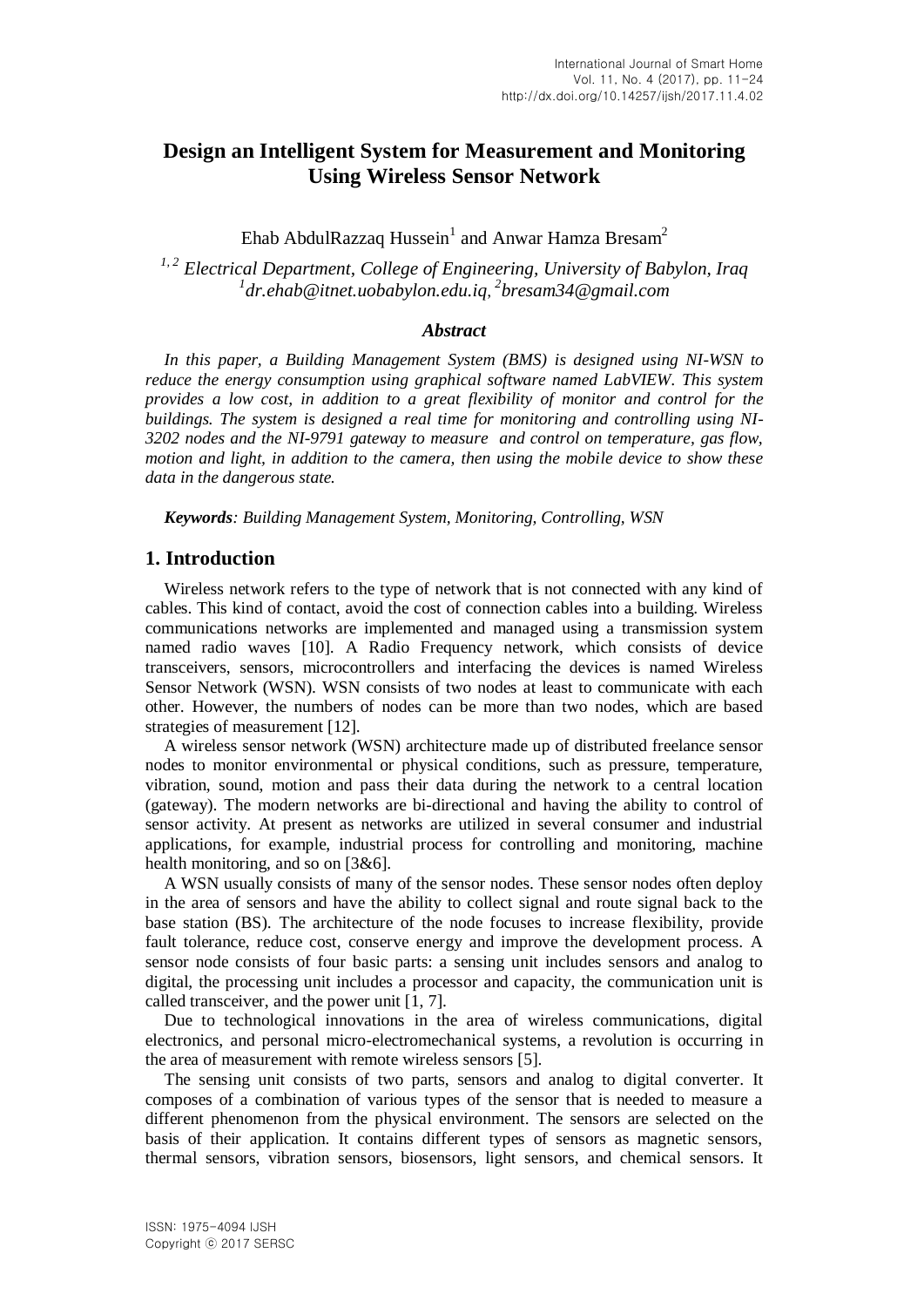measured parameters from the surround environment by sensor then fed into the processing unit. If signal measured analog signal is transformed to digital by using analog to digital converter (ADC) them sent to processing [1, 11], while the processing unit is the important unit of the sensor node. It includes processor and capacity in addition to the timer. The responsibility of it comprises collecting the data from different sources, and then processes then store. The timer used to make a sequential process. Processing unit executes different functions and controls the working of other components. The utilization rate of energy in the processor varies depended on the operation of the nodes. MSP 430, ATMEGA 16, ATMEGA 128L controllers supported to the processors. The calculation is executed in the processing unit and the result is sent to the base station over the communication unit [7]. The communication unit is a common transceiver communication unit and it is mainly using for transmitter and receiver an information wireless between the base station and nodes and vice versa. This is done through communication channels using the network protocols [11], and A power unit often made up a battery with a limited energy. Commonly the sensor node adds the abilities to sense, calculation and communication [4].

ZigBee (Wireless Sensor Network) is designed by the ZigBee Alliance and has a safe, low power, cost effective, wirelessly monitor and control product features networks. These features make it the most suitable for WSN. ZigBee includes IEEE 802.15.4 for the Physical (PHY) is one of the desirable aspects of wireless sensor nodes is their ability to communicate over a wireless link and Medium Access Control (MAC) layers. In addition to the suite ZigBee protocol has a Network (NWK) and Application (APL) layers [8, 2, 9].

This paper introduces the Building Management System (BMS) using NI-WSN to reduce the energy consumption.

### **2. The Proposed Building Management System**

The proposed system is based the particular design of a 9600 b/s asynchronous wireless communication. The WSN is followed on the standard IEEE 802.15.4 and applied a routing protocol based on the ZigBee. The design is based on a wireless sensor network system of National Instruments. The programming is using LabVIEW. For the sensing part, LM35 temperature sensor, PIR sensor, LDR sensor, and gas sensor are used. In this work we present the design and implementation of a smart building based on LabVIEW using wireless sensor network system. The system can monitor the temperature, light, gas level, motion, and fire and burglar alarm of the building. By using wireless technology, one can easily control building's mechanical systems and appliances. As the GSM technology provides ubiquitous access to the system to monitor by using SMS application to monitor the building condition when the manager is away.

In this work focuses on the development of a new management system is a Building Management System (BMS), which provides a full real-time monitor of devices and building environmental parameters. Building Management System consists of the ZigBee network with five NI node types, the name and position of each node is taken according to its function in the proposed system: Sensing Node (SN), Hybrid Sensing/Control Node (SCN) and Gate Way Node (GWN). In addition, four USB cams have been implemented as a monitoring system.

#### **2.1. Design Main Program**

In the proposed system, each NI-3202 sensor node has the ability to collect the distributed data, sends this data to NI-9791 gateway node wirelessly. The NI-9791 gateway node function is to connect the ZigBee network to the computer via LAN port to process data and display the data obtained from the network. LabVIEW program was created as high level user interface application. In general, the design implements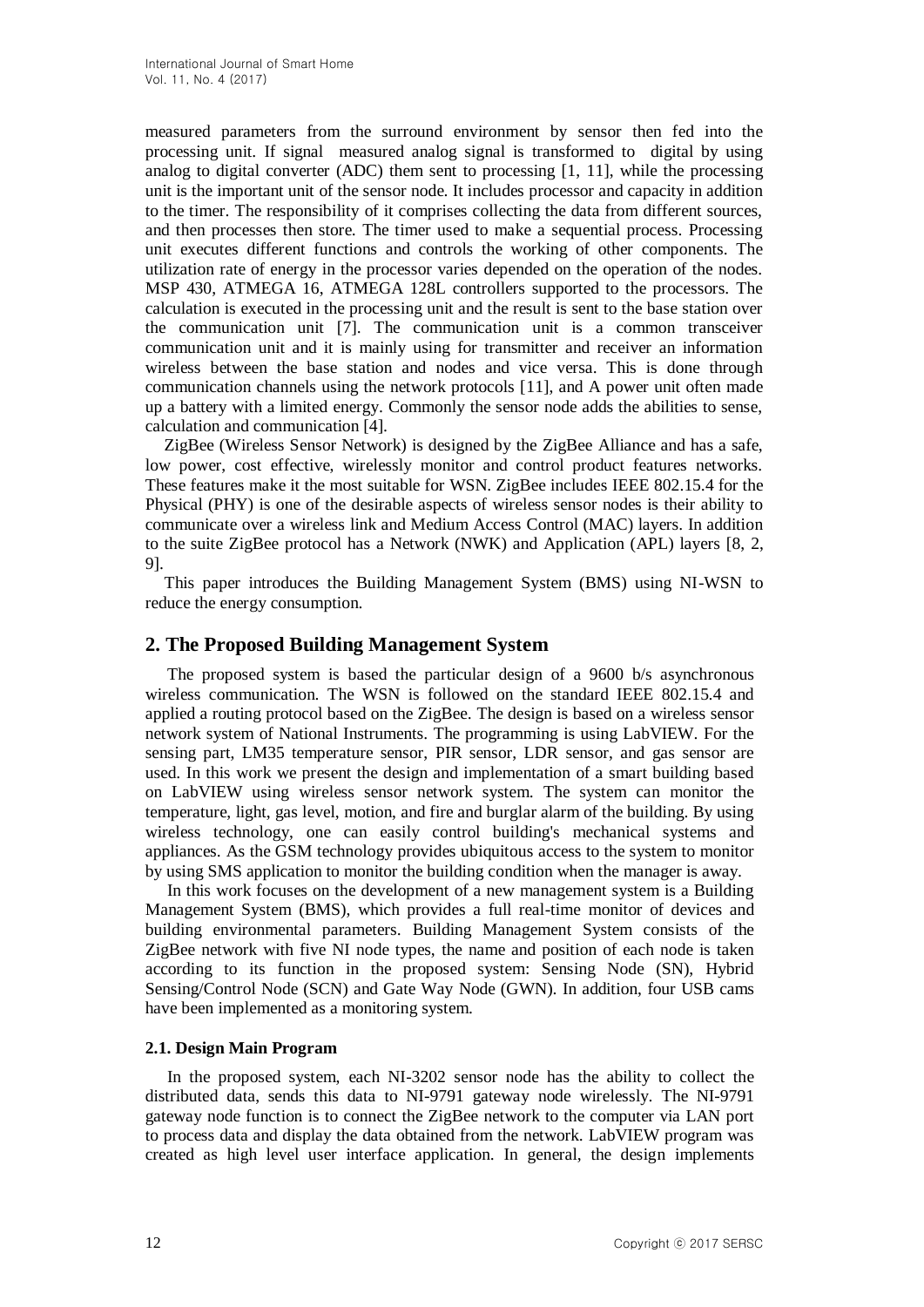ZigBee star topology in which Sensing node, Sensing/Control node set as ZigBee end device while gateway node represents ZigBee coordinator. The star topology is selected because it is easy to synchronize, very low delay, and low power. The star topology can perform the real time operation because there is a direct connection between the gateway and the other nodes without using router nodes. Figure 1 shows the main program of the system.



**Figure 1. The Main Program**

#### **2.2. Voltage and Link Quality of System**

It shows the number of nodes, battery voltage and link quality of them during connection with the network in real time as shown in Figure 2.

#### **2.3. GSM Subsystem**

It consists of three components, which are GSM shield, SIM Card, and At mega 2560 connected to the base station via USB port. GSM Shield used to send SMS message to the building manager if case it receives an SMS from Building manager contains special code. GSM compares if SMS which sent to it equal to code limited in GSM and it will return send SMS to sender number. Controlling on GSM subsystem via this block the GSM program allows the user to select the port of control of GSM subsystem. Figure 3 shows a program of GSM.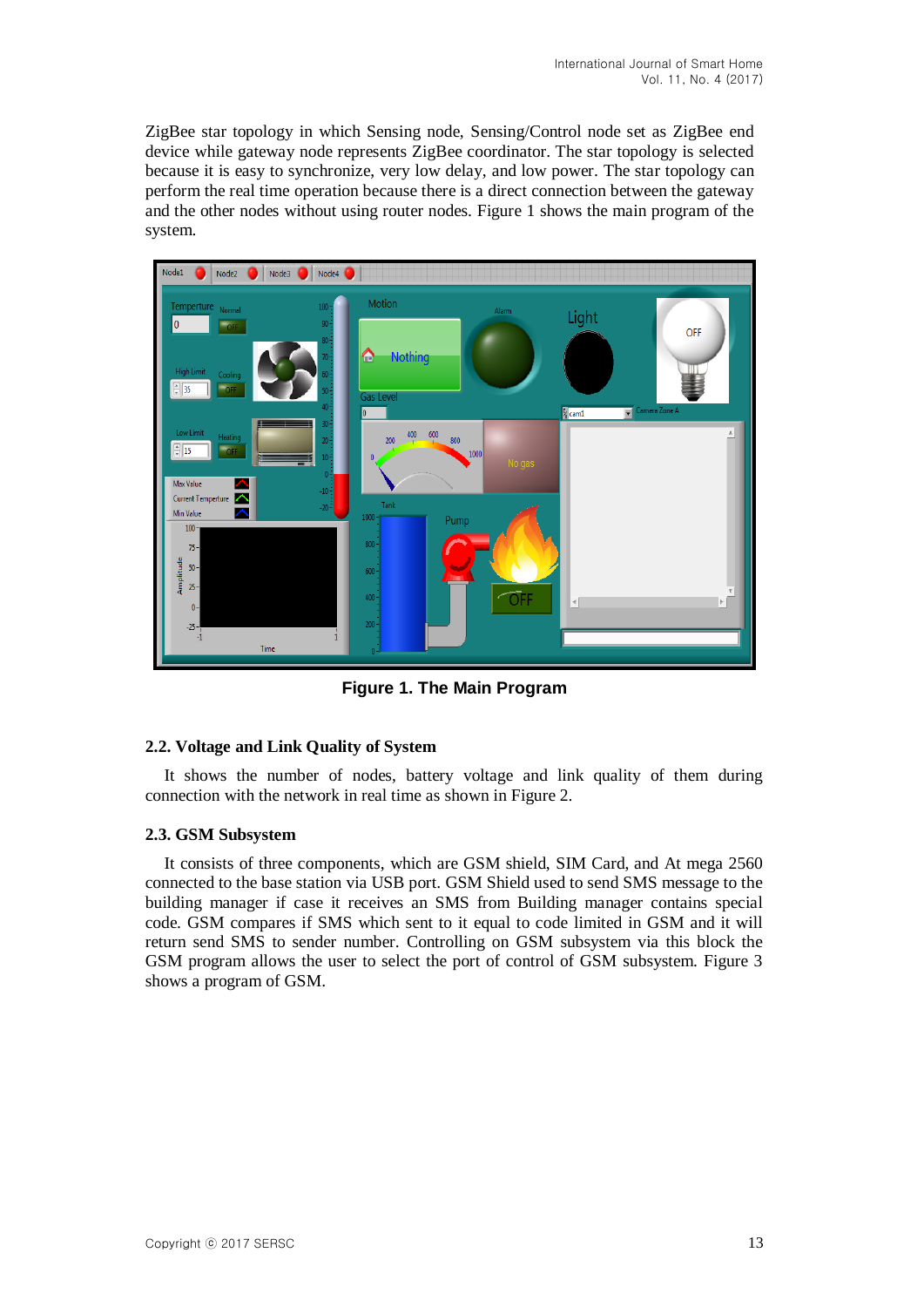

**Figure 2. Voltage and Link Quality of System**

| VISA resource name Bytes at Port read buffer              |  |
|-----------------------------------------------------------|--|
| $\overline{\phantom{a}}$<br>$\frac{I}{6}$<br>$\mathbf{r}$ |  |
| $x = y?$                                                  |  |
|                                                           |  |
|                                                           |  |
|                                                           |  |
| Boolean                                                   |  |
|                                                           |  |
|                                                           |  |

**Figure 3. The GSM Program**

## **3. Results and Discussion**

The results of the proposed system displayed by using GUI program which is designed by LabVIEW to give sixteen measured values from the building related to four nodes, each node have a temperature sensor, light level sensor, GAS sensor, PIR motion as shown in Figure 4. In this figure, the node 1 is in normal state and the system doesn't take any decision.

If the read temperature sensor exceeded the high limit, it will indicate to the cooling is ON and the main program of LabVIEW sends a decision to run fans until the temperature back to normal the result shown in Figure 5 show that the temperature degree becomes is over high limit  $33C^{\circ}$  and runs the fans.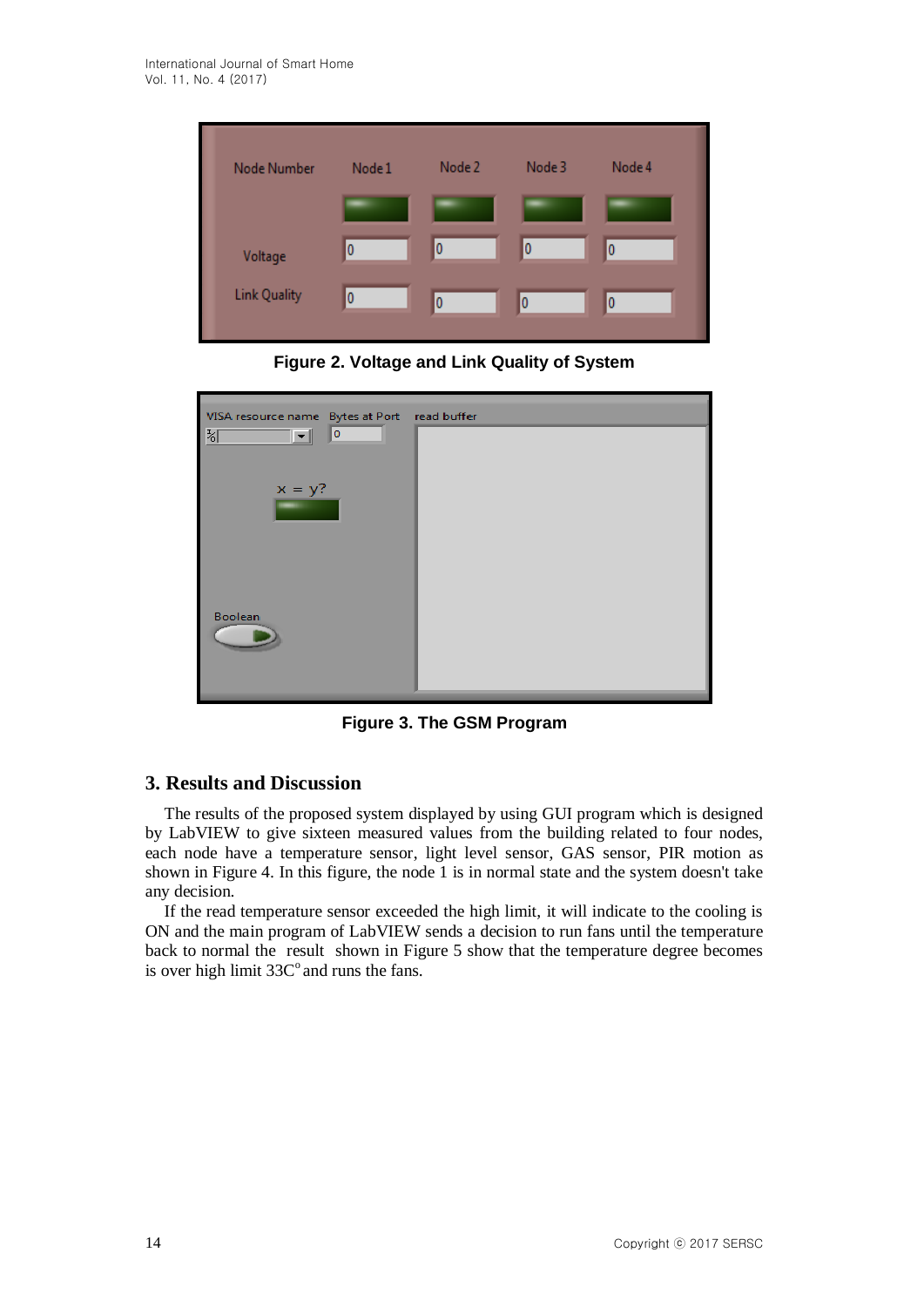

**Figure 4. The Normal State of Node 1**



**Figure 5. Temperature over High Limit**

This case the main program of LabVIEW sends a decision to the gateway, to give an order to operate the designated fan in this case. Here, the order is applied by the first node as shown in Figure 6, where node1 makes the test blue LED ON as an improve for working the system correctly. When the operation is done, the gateway sends an order to all nodes again to resend the new readings of all sensors, then making a new decision and so on.

If the read temperature sensor exceeded the lower limit it will indicate to the heat is ON and the main program of LabVIEW sends a decision to run heaters until the temperature back to normal. The result shown in Figure 7 show that the temperature degree becomes under low limits 13Co and runs the heaters. This case the main program of LabVIEW sends a decision to the gateway, to give an order to operate the designated heater in this case. Here, the order is applied by the first node as shown in Figure 8 where node1 makes the test red LED ON as an improve for working the system correctly. When the operation is done, the gateway sends an order to all nodes again to resend the new readings of all sensors, then making a new decision and so on.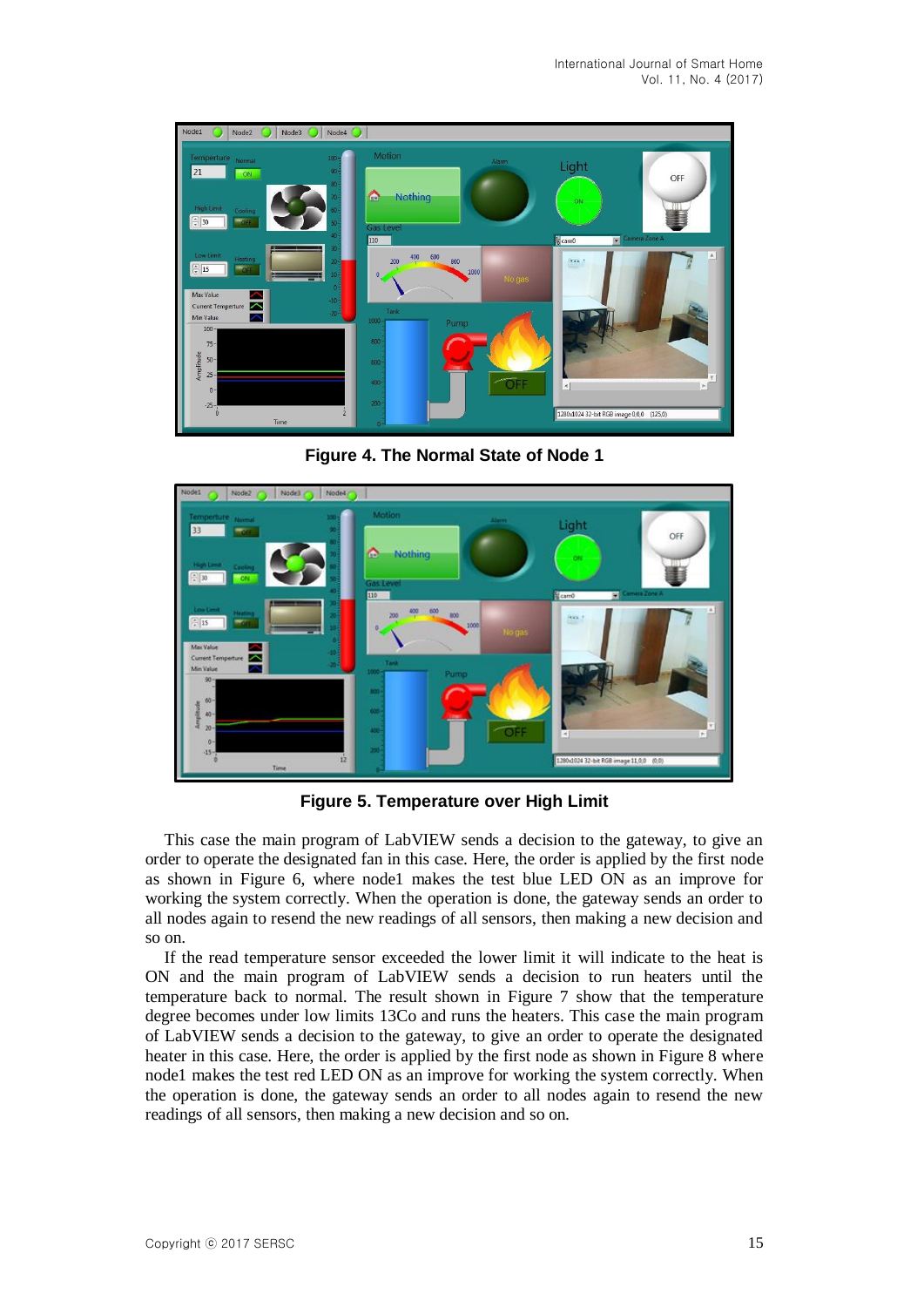

**Figure 6. Indication LED to Operate Fan**



**Figure 7. Temperature is Under Low Limit**

The proposed system is being designed to maintain the light level inside the building. This system automatically turns on or off the lights depending upon the light, if the light sensor reading there indicated light is not enough due to the sunset or there is no outer light refer to black LED is OFF so the main program of LabVIEW sends a decision to run lamps. The result shown in Figure 9, that the light not enough and runs the lamps. Also, this case the main program of LabVIEW sends a decision to the gateway to give an order to operate the concerned light source in this case.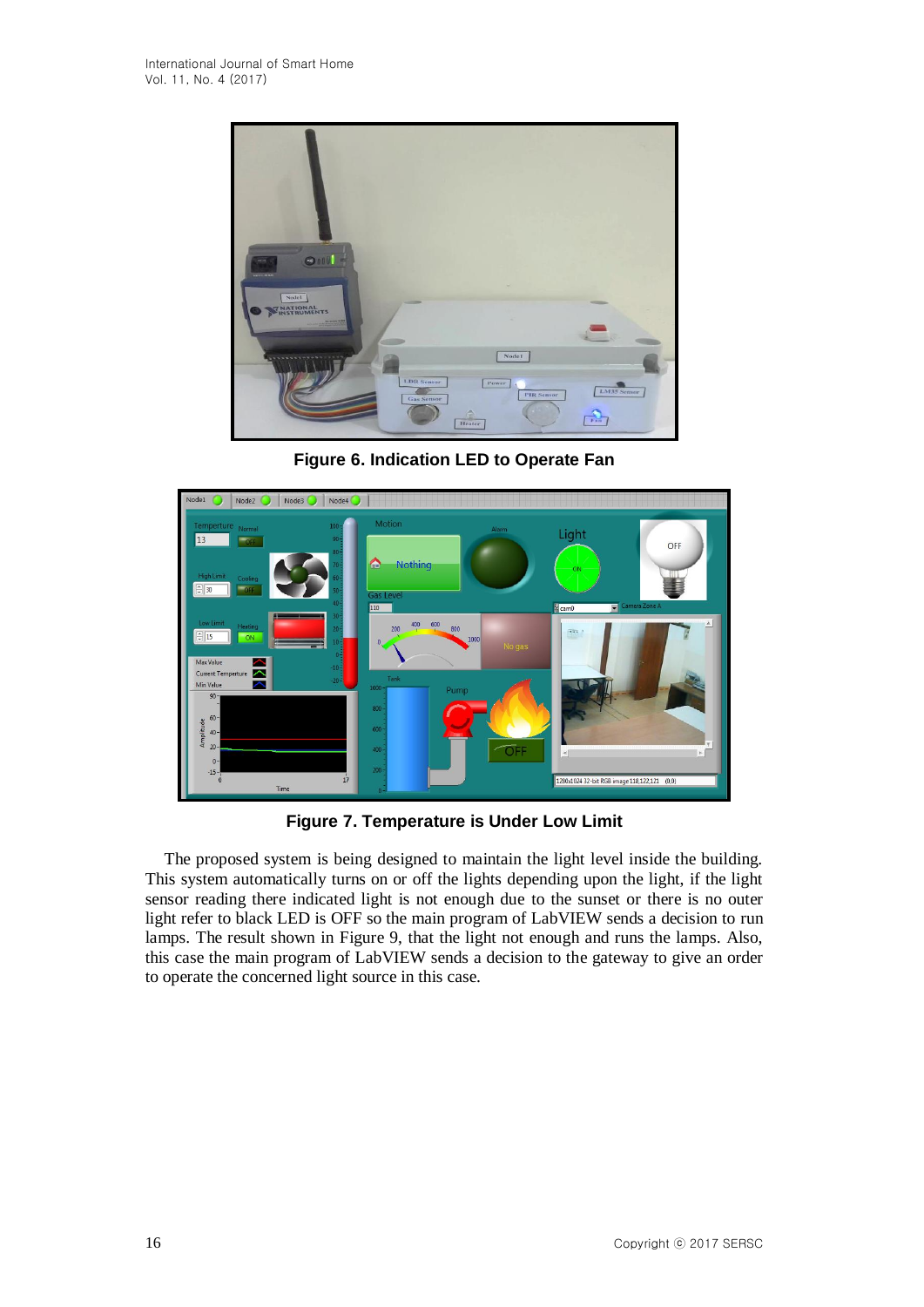

**Figure 8. Indication LED to Operate Heater**



**Figure 9. Light Not Enough and Lamp ON**

Here the order is applied by the second node as shown in Figure 10, where node2 makes the test, yellow LED ON as an improve for working the system correctly.

When the operation is done, the gateway returns to send an order to all nodes to receive the reading of the sensors, and then send the reading to the central computer to give a suitable decision for the new case.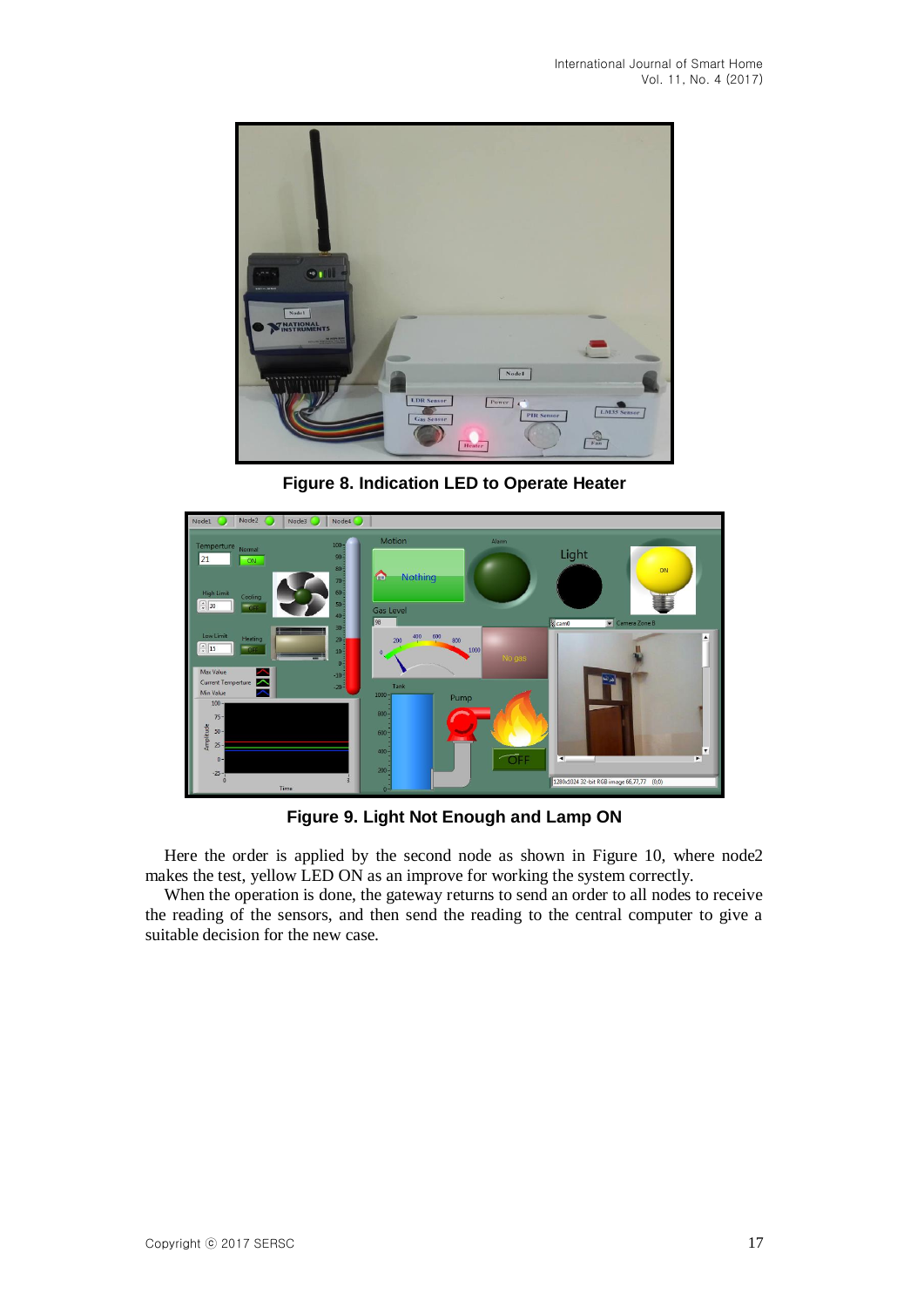

**Figure 10. Indication LED to Operate Lump**

The proposed system is designed to maintain the building secure, so when the manager is outside the building and the occurrence of the case of theft is happening, an alarm system is operated. This system contains four nodes, each node has PIR sensor. In case of movement detection through PIR sensors in any zone, the result depends on the places of movement detection. The results can be shown in Figure 11, that the system gives a red indication write someone when there is a movement and give the alarm, so that when there is any movement in zone 2, the rectangle of PIR 2 turn on with red color also writes someone and so on for the other Nodes.



**Figure 11. Movement Case**

Also, this case the main program of LabVIEW sends the decision to the gateway to operate an alarm device and sends a dangerous message to the building manager, if there is a message received.

The node2 applies the order as shown in Figure 12, where it makes the test LED ON as an improvement for working the system correctly, then instead of the LED, a buzzer alarm system can be added.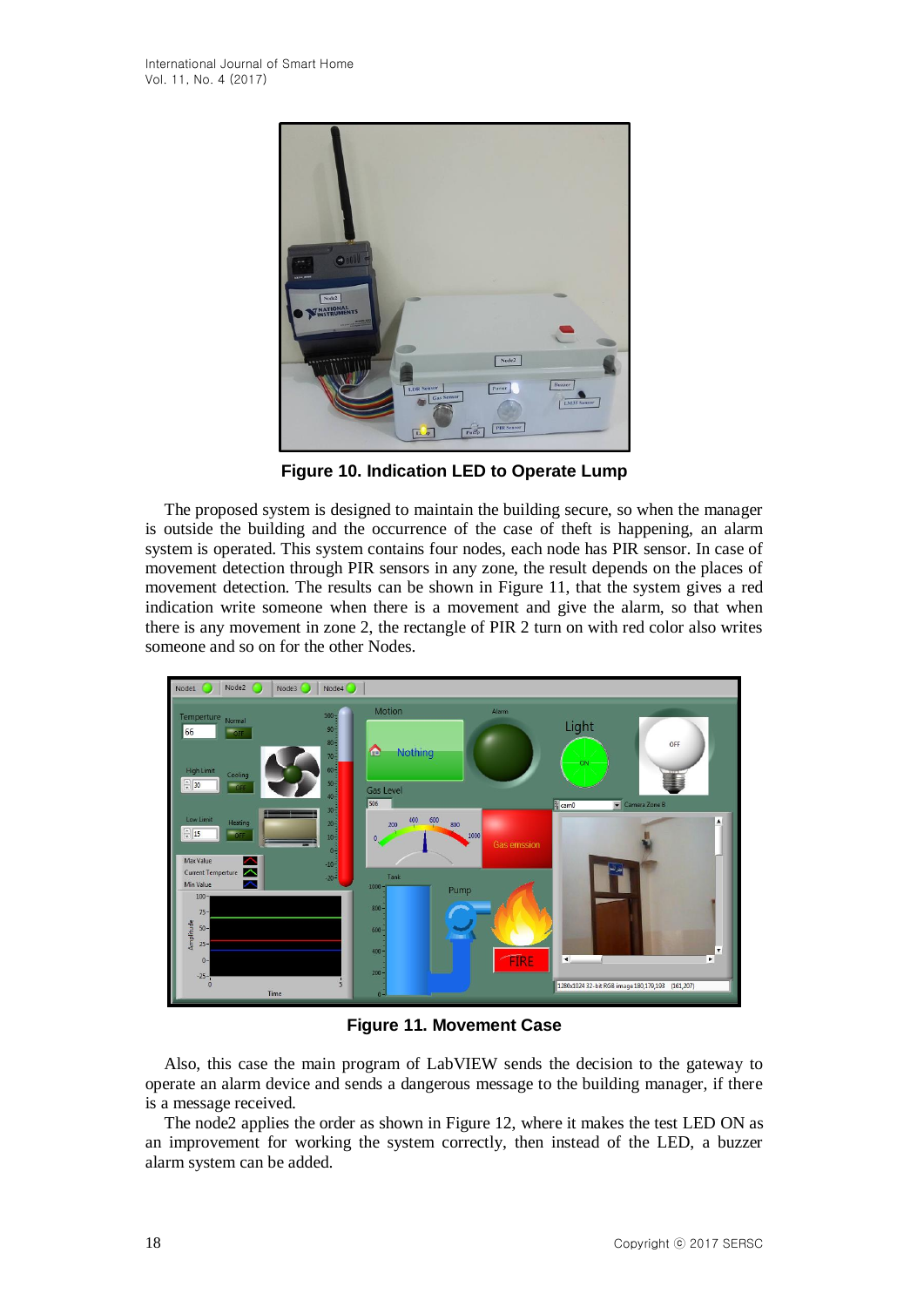When the operation is done, the coordinator returns to send an order to all nodes to receive the reading of the sensors, then send this reading to the central computer to give a suitable decision for the new case.



**Figure 12. Indication LED to Operate Buzzer**

The proposed system is designed to maintain the building secure, so that when the manager is outside the building and the occurrence of the case of fire is happening, an indicator of fire is ON with red color and write FIRE alarm system is operated, with turn off the fans or heaters if they work. This system contains four Zones. This system contains four zones. In case of fire detection through GAS sensors in any zone, the result depends on the places of fire detection. The results can be shown in Figure 13.

The main program of LabVIEW sends the decision to operate a fire fighting pump and turn off the fans or heaters if they work in zone2 and sends a dangerous message to the building manager, if there is a message received. The applies the order as shown in Figure 14, where it makes the test LED ON as an improvement for working the system correctly.

In the propose system GSM Shield used to send SMS message to the building manager if case it receives an SMS from Building manager contains special code (100 used). GSM compares if SMS that's sent to it equal to code limited in GSM and it will indicate to equal with green LED of comparative and return send SMS to sender number as shown in Figure 15. And if the SMS is not equal to limited code it does not return sends SMS to sender number. Controlling on GSM subsystem via this block the GSM program allows the user to select the port of control of GSM subsystem.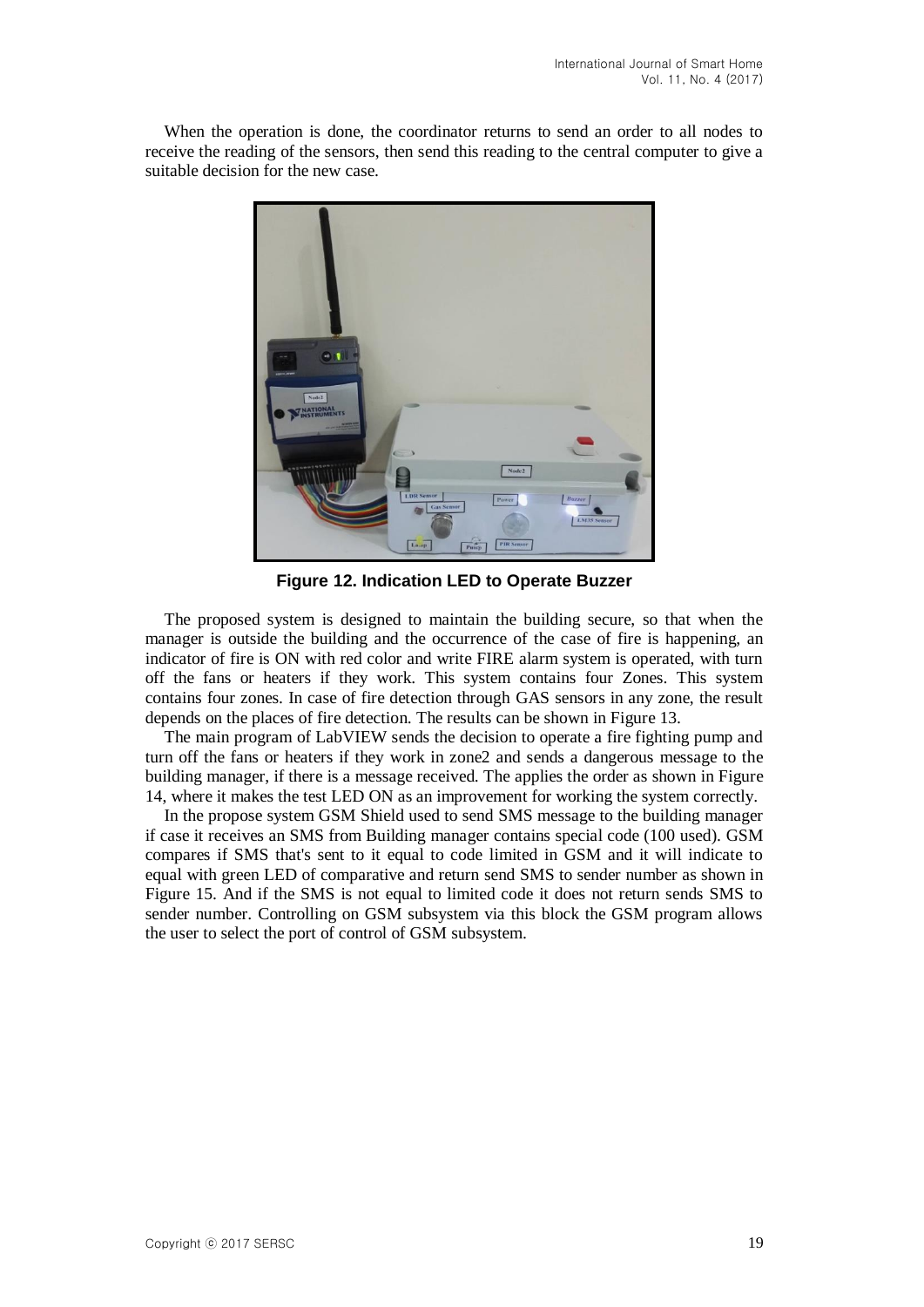

**Figure 13. Fire Case**



**Figure 14. Indication LED to Operate Firefighting Pump**

In real time of the network when the system is operational the voltage and link quality of each node is good during connection with the network will indicate the green LED is ON as shown in Figure 16.

If the voltage is low will indicate the green LED is OFF the Figure 17 shows node1 not work so the voltage and link quality of it is zero in voltage and link quality panel.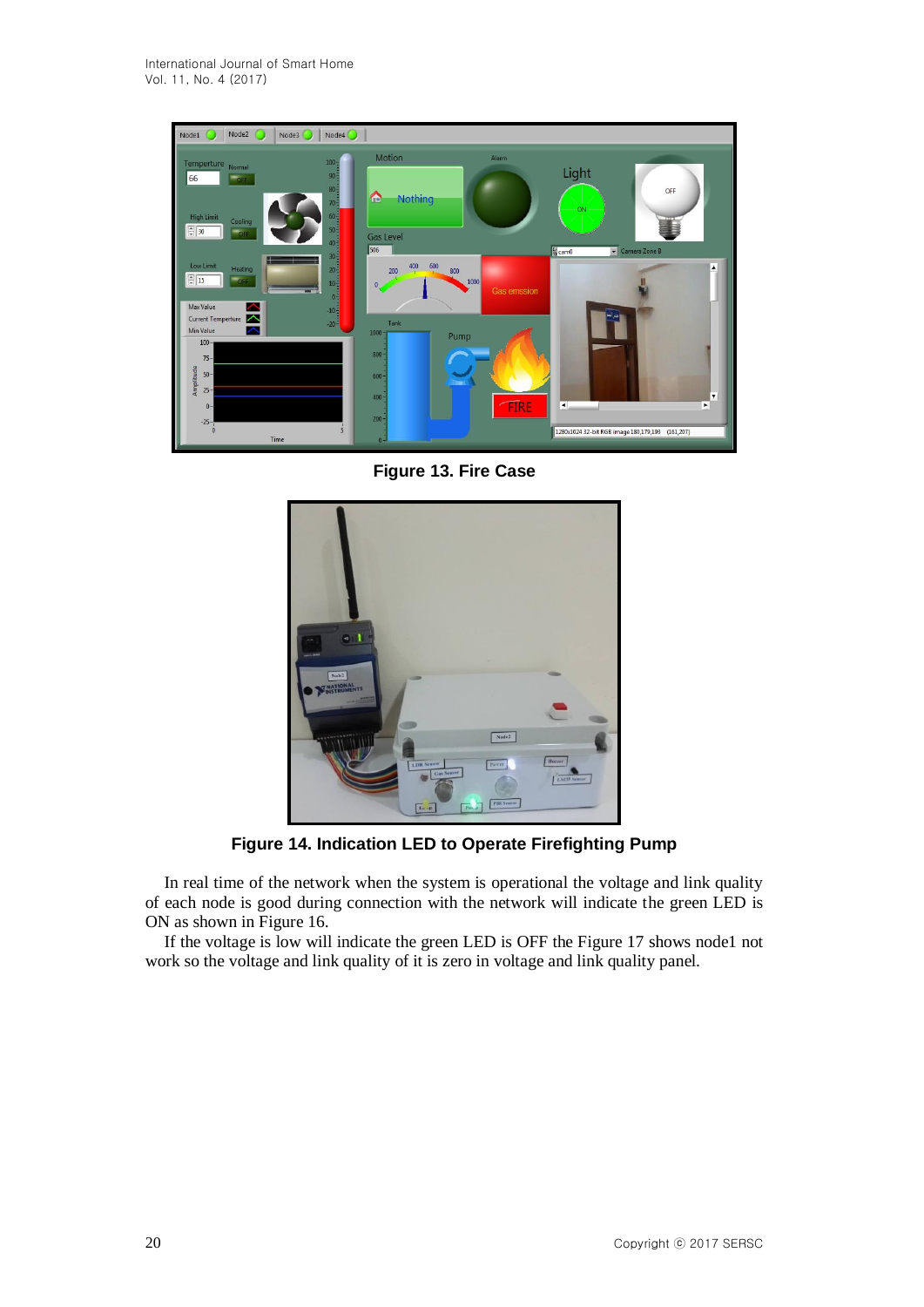| <b>GSM</b><br>+9647830031928 | 50.3 q 8VI h, 25<br>▥ | VISA resource name Bytes at Port<br>$\frac{1}{6}$ COM6<br>3<br>$\mathbf{r}$ | read buffer<br>100 |
|------------------------------|-----------------------|-----------------------------------------------------------------------------|--------------------|
| fire 4PIR2PIR3<br>۱۰:۲۳ می   | 100<br>۱۰:۱۳ ص        | $x = y$ ?<br>equal                                                          |                    |
|                              |                       | Boolean                                                                     |                    |
|                              | أدخل الرسالة<br>0     |                                                                             |                    |

**Figure 15.The GSM Program Operation**

| <b>Node Number</b>  | Node 1 | Node 2 | Node 3 | Node 4 |
|---------------------|--------|--------|--------|--------|
|                     |        |        |        |        |
| Voltage             | 5.3    | 5.4    | 5.1    | 5.1    |
| <b>Link Quality</b> | 99     | 96     | 97     | 97     |

**Figure 16.Voltage and Link Quality in Normal Case**

| Node Number         | Node 1 | Node 2 | Node 3 | Node 4 |
|---------------------|--------|--------|--------|--------|
| Voltage             | 0      | 5.4    | 5.1    | 5.1    |
| <b>Link Quality</b> | 0      | 96     | 98     | 98     |

**Figure 17. Voltage and Link Quality in Case Node1 Off**

It can be seen from Figure 18, that the system gives an indication the LED of power is off when there is a node 1 is no work.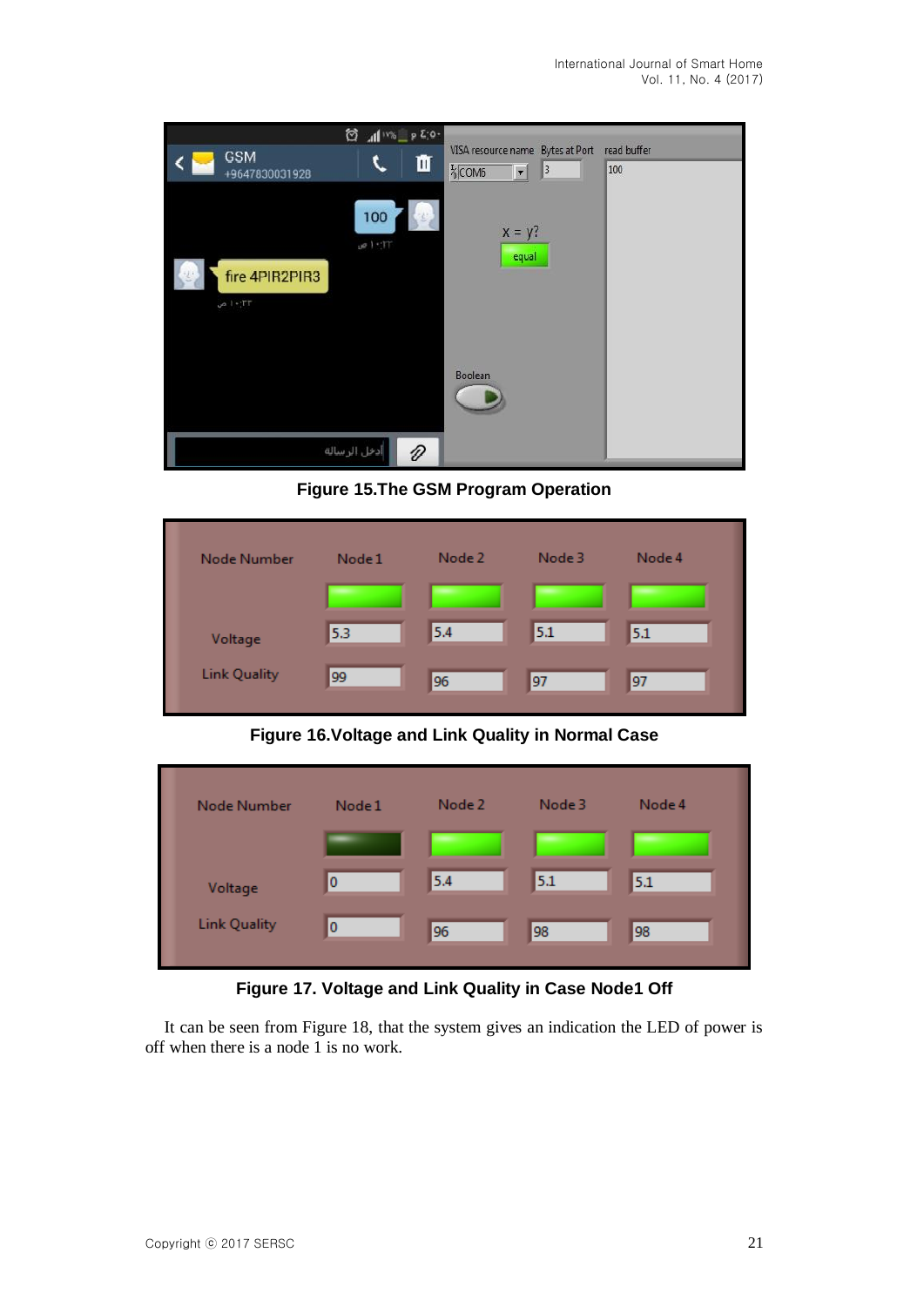

**Figure 18. Indication LED for Power of Node1**

As compared to J. Bangali and A. Shaligram (2013) [10], the important aim of their project can control and monitor the light, temperature, fire. Smart home system made up of many subsystems that can be decided by software (LabVIEW) with the assist of wireless sensor networks. While the proposed system control of the light, temperature, fire and detect the any movement, in addition to use USB camera. Also uses GSM if its danger the proposed system sends an alarm message to the manger.

Also Basil Hamed (2012) [7], illustrate the join software and hardware technologies. The main objective of this work is to design and implement a control and monitor for smart house by LabVIEW. While the proposed system uses the NI software and hardware to control the heating, lighting, and furthermore detecting the fire and any dangers movement, it can increase productivity and reduce development time for monitoring and control, in addition the radio transmits of it an outdoor distance up to 300 m, and up to 100 m indoors.

### **4. Conclusion**

This work includes the design of Building Management System. The results of this system conclusion are using NI devices for easy using them with Graphical User Interface (GUI) in LabVIEW program that make connection between the nodes and gateways is flexible to build the control room far from the nodes about 100 meters, in addition to use the GSM is the best system to monitor the vital signs of sensors remotely. In this work, we are designed building management system based on the WSN. The system is able to monitoring and controlling the needful environmental conditions such as (temperature, light level, PIR and gas level) to obtain better control of the building. Also WSN technology has prefect features such as low power consumption, small size devices, low cost, and scalability. WSN is a better way to monitor, collect, controls, and process as well the system has flexible for any new requirements such as adding new nodes, changing the network topology. The results show the system can be described that the use of a central computer as a control unit is the best idea; also the use of LabVIEW has been a very good choice for its accurate and easy for programming. The system is depended on the short time response and high accuracy for collecting environmental data to provide lifetime of the design system.as well the system is designed to support the GSM and alarm device for sending alarm message to the building manager in danger case. The designed system supports multi-sensing nodes, we implemented this option in order to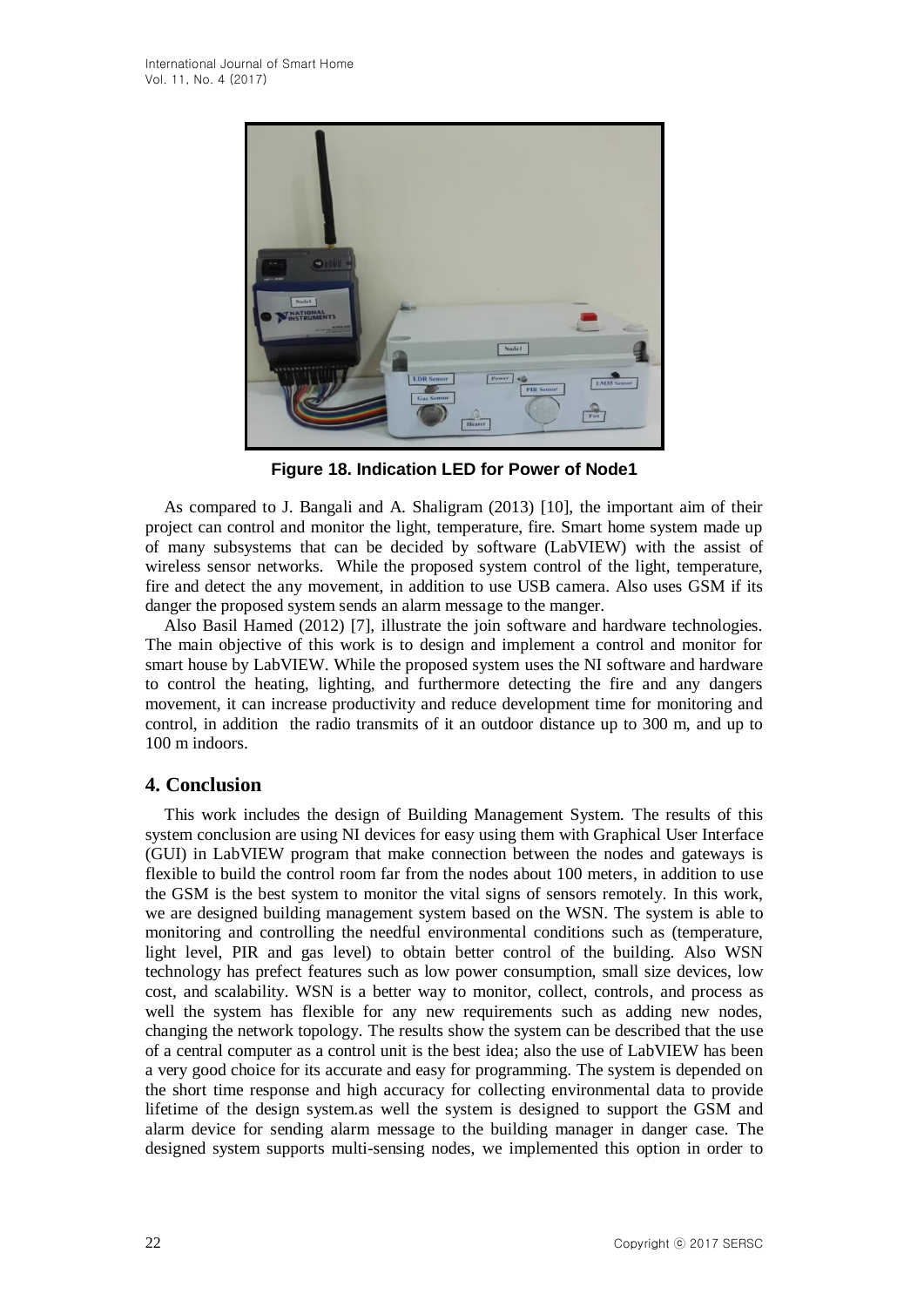increase reliability of the system; the building manager can modify or set the total number of sensing nodes by GUI program. The propose system used the LabVIEW program for easy using Graphical User Interface that offer to make the parameters of the front panel as friendly as possible. Additionally the Graphical User Interface of LabVIEW program awards a good window to the system to indicate any changes that happen to the system parameters.

#### **References**

- [1] A. Jangra, Swati, Richa, Priyanka, "Wireless Sensor Network (WSN): Architectural Design issues and Challenges", International Journal on Computer Science and Engineering vol. 2, no. 9, (2010), pp. 3089- 3094.
- [2] Wang, K. Sohraby, R. Jana, and M. Daneshmand "Voice Communications over ZigBee Networks", IEEE, Communications Magazine, (2008), pp. 121-127.
- [3] D.D. Chaudhary, S. P. Nayse, and L. M. Waghmare, "Application Of Wireless Sensor Networks For Greenhouse Parameter Control In Precision Agriculture " International Journal of Wireless & Mobile Networks, vol. 3, no. 1, (2011),pp. 140-149.
- [4] J. Chen, W. Sung, and G. Yan Lin, "Automated Monitoring System for the Fish Farm Aquaculture Environment", IEEE International Conference on Systems, Man, and Cybernetics no.57,(2015), pp. 1161-1166,.
- [5] J. Tavares, F. J. Velez, and J.M. Ferro, "Application of Wireless Sensor Networks to Automobiles" , MEASUREMENT SCIENCE REVIEW Vol. 8, No. 3, (2008), pp. 65-70.
- [6] K. Babitha1, Bhosale , and P. Bangde," Design of Intelligent Home Appliance Control System using ARM, ZIGBEE and GPRS", International Journal of Innovative Science, Engineering & Technology Vol. 1 , Vol. 5, (2014), pp. 2348 – 7968.
- [7] Y. Wang, G. Attebury, and B. Ramamurthy, "A Survey of Security Issues In Wireless Sensor Networks", IEEE Communications Surveys & Tutorials, vol. 8, no. 2, (2006), pp. 3.
- [8] S. Farahani, "ZigBee Wireless Networks and Transceivers", Textbook, Elsevier Ltd, (2008).
- [9] W. Dargie, and C. Poellabauer, "Fundamentals of Wireless Sensor Network", Text book, John Wiley, (2010).
- [10] C. H. Nguyen, "Mobile and Wireless Technology for Measurement and Monitoring", Telemark University College, (2013).
- [11] M. R. Ahmed, "Protecting Wireless Sensor Networks from Internal Attacks", Faculty of Education, Science, Technology and Mathematics, University of Canberra, (2014).
- [12] R. B. Pant, "Wireless Sensor Networking with Lab-Scale Intermediate Measurement Node for Extension of WSN Coverage", Telemark University College, (2011), pp. 25-27.
- [13] C. D. Scott and R. E. Smalley, "Diagnostic Ultrasound: Principles and Instruments", Journal of Nanosci. Nanotechnology., vol. 3, no. 2, **(2003)**, pp. 75-80.
- [14] H. S. Nalwa, Editor, "Magnetic Nanostructures", American Scientific Publishers, Los Angeles, **(2003)**.
- [15] H. V. Jansen, N. R. Tas and J. W. Berenschot, "Encyclopedia of Nanoscience and Nanotechnology", Edited H. S. Nalwa, American Scientific Publishers, Los Angeles, vol. 5, **(2004)**, pp. 163-275.
- [16] J. Kimura and H. Shibasaki, "Recent Advances in Clinical Neurophysiology", Proceedings of the 10th International Congress of EMG and Clinical Neurophysiology, Kyoto, Japan, **(1995)** October 15-19.
- [17] C. E. Larsen, R. Trip and C. R. Johnson, "Methods for procedures related to the electrophysiology of the heart", U.S. Patent 5,529,067, **(1995)** June 25.